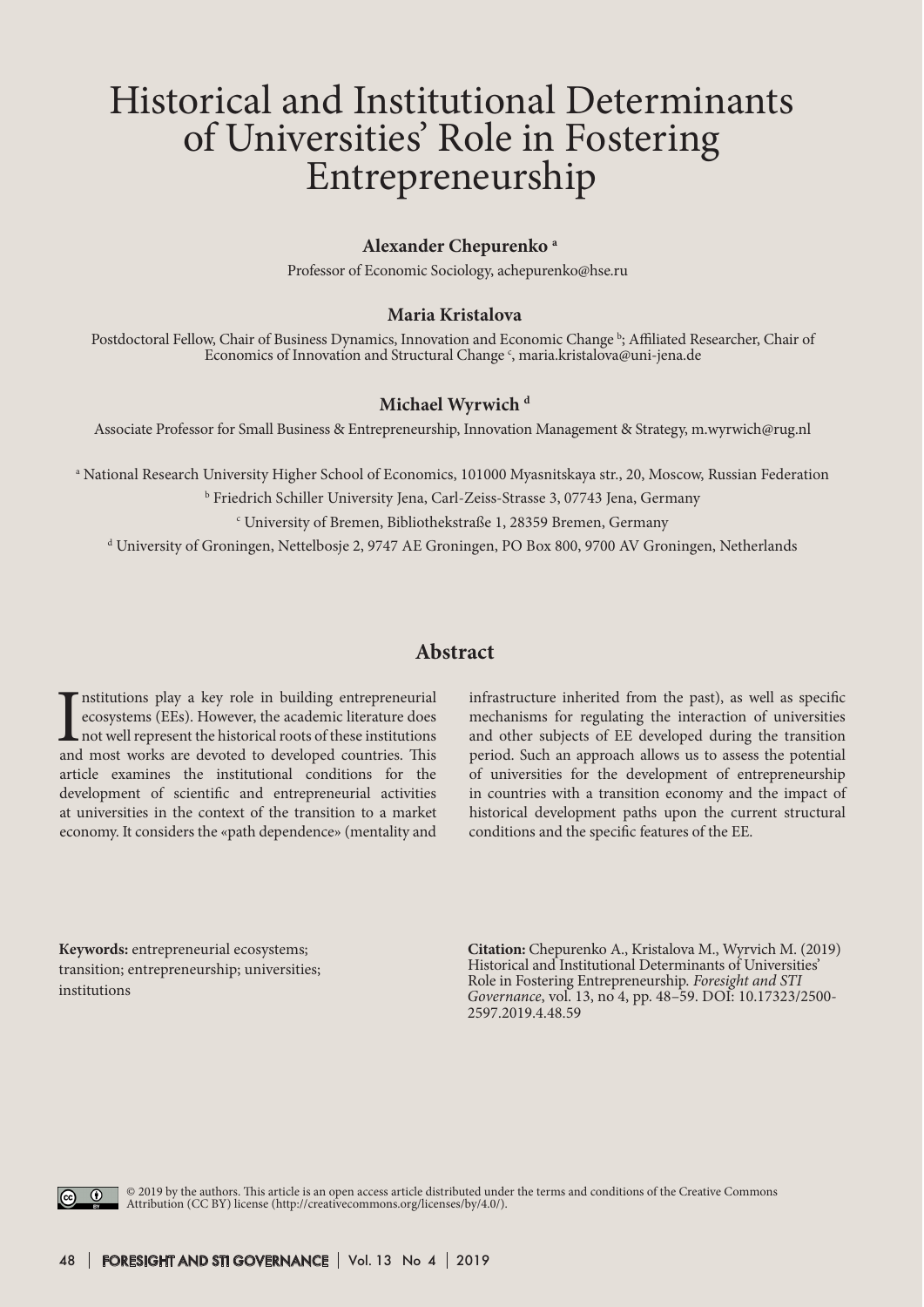Although the concept is not new, there is still a growing amount of literature on entrepreneur-<br>ial ecosystems [*Cavallo et al.*, 2018; *Ghio et al.*, 2019; *Roundy,* 2017; *Roundy, Fayard*, 2019]. The theogrowing amount of literature on entrepreneurial ecosystems [*Cavallo et al.,* 2018; *Ghio et al.,* retic foundation of the entrepreneurial ecosystem (EE) concept is grounded in the literature on regional innovation systems, academic spin-offs, the triple helix model, and also in the literature on the interplay between institutional context and entrepreneurship. However, the theoretical richness of most of the literature is "tuned" to established Western market economies. Thus, to become relevant for transitional economies, it should be 'reframed' in the context of the dominant institutional environments that are to a significant extent predetermined by the former development and partially by the institutional traps of the transition itself in these countries. There are, however, only some exceptional attempts in the literature to explore the entrepreneurial ecosystems of some Central and Eastern European (CEE) economies and the Community of Independent States (CIS).

In general, the transition economies provide a picture of the huge differences in the quality of higher education and the development of market and democratic institutions, which might play an important role in the contemporary structure and embeddedness of the EE in these societies. The socialist mental and infrastructural legacy should be still taken into consideration when speaking about the interplay between actors in the EE (people, institutions) who reuse and recombine their "socioeconomic heritage" as measured by experience, network relationships, and social capital within EEs. This context helps one understand whether and how such human capital accelerators like universities can promote entrepreneurial activities and enrich EEs in transition.

The entrepreneurial patterns across transitional economies are quite different: The Global Entrepreneurship Monitor (GEM) shows lower levels of entrepreneurship in Russia compared to other transition economies.1 Russia compared to CCEs demonstrated an overall GEI underperformance by 1.8 times (Table 1) [*Acs et al.,* 2018]. Such low values provide a strong indication that the current institutional environment hinders potential Russian entrepreneurs. Existing entrepreneurs are more often driven by necessity than by opportunity, the businesses either do not intend to grow or do not have the respective capacity and exhibit great distance from the world technological frontier. Operating on a large domestic market, entrepreneurs do not intend to enter the global market – which, in turn, is another reason for the low level of innovativeness.

One reason for the existing bottlenecks in Russia's EE could be a distinct institutional environment, which is a mix of new institutions and actors, which emerged over the past 30 years, and the arrangement of older institutions (norms, values) inherited from the Soviet period. In particular, the structure, corporate culture and embeddedness of local universities in the emerging EE could explain different level of innovativeness of entrepreneurship and, thus, different outcomes of entrepreneurial development there.

This paper aims to describe the peculiarities of entrepreneurship relevant in post-socialist economies and its implications for the development of entrepreneurial ecosystems. We focus on Russia to understand the interplay between the (re)-emergence of entrepreneurship and the evolution of EE. We illustrate how the (re)emergence of entrepreneurship in the transition process affected the EE and its bottlenecks.<sup>2</sup>

# **The EE Approach and Institutions**

There are several definitions of the concept entrepreneurial ecosystems (see Table 2). The literature on EE is closely related to the discourse on innovation, including the early studies on innovation systems, the debate around territorial innovation milieus such as industrial districts, clusters, and technopoles; the triple helix model, and, more recently, the literature on entrepreneurial ecosystems [*Zahra, Nambisan,* 2012].

The EE approach adopts a multi-level perspective by stressing self-perpetuating mechanisms, close relationships, interdependencies, supporting effects, and forward and backward linkages among the elements. Furthermore, the EE approach clearly distinguishes between the entrepreneurial environment (ecosystem) and the entrepreneurial outcomes. Of the different kinds of entrepreneurial outcomes, the EE focuses on those opportunity recognition activities that are likely to result in ambitious start-ups with high growth potential. The performance of the EE is determined by the interplay of the entrepreneur, the organizations, and the institutions [*Alvedalen, Boschma,* 2017; *Spigel,* 2017; *Stam,* 2015] where the entrepreneur is the most important agent assuming his several roles (e.g., leader, mentor, and investor).

Generally, networks of different institutions are needed to trigger research development and innovation processes, with networking and cooperation supporting innovative activities at the regional level [*Hewitt-Dundas,* 2013]. There are three possible network configurations fostering regional entrepreneurial ecosystems, namely science-led, industry-led, and

<sup>&</sup>lt;sup>1</sup> In 2014, only 8.63% of Russian population between 18-64 years were entrepreneurially active, 50% or more below other (post-)transition economies: Hungary (16.93%), Romania (18.35%), Poland (15.99%), Lithuania (18.62%), Estonia (15.03%), Slovakia (18.20%), or even Kazakhstan (20.63%).

<sup>2</sup> See the paper by Pager et al. in this issue.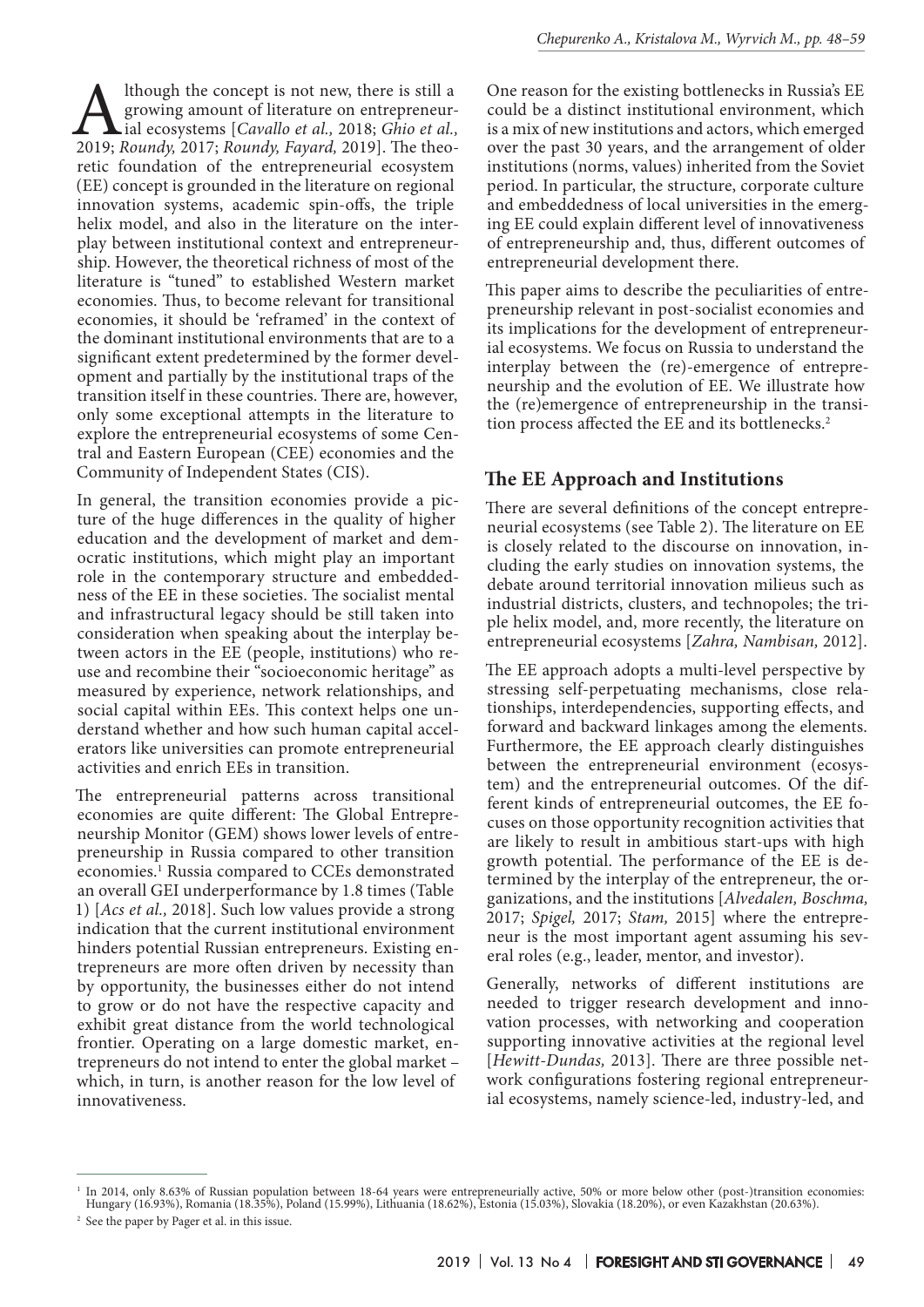| Indicator                                                                                                                                     | <b>Russia</b> | <b>CEE</b> average |  |
|-----------------------------------------------------------------------------------------------------------------------------------------------|---------------|--------------------|--|
| Opportunity perception                                                                                                                        | 0.128         | 0.406              |  |
| Start-up opportunity                                                                                                                          | 0.219         | 0.548              |  |
| High growth                                                                                                                                   | 0.355         | 0.568              |  |
| Internationalization                                                                                                                          | 0.055         | 0.715              |  |
| Risk acceptance                                                                                                                               | 0.193         | 0.392              |  |
| Cultural support                                                                                                                              | 0.162         | 0.334              |  |
| Product innovation                                                                                                                            | 0.158         | 0.321              |  |
| Risk capital                                                                                                                                  | 0.186         | 0.383              |  |
| Note: The group of CEEs Russia is compared to includes Croatia, Czech<br>Republic, Estonia, Hungary, Latvia, Lithuania, Poland, Slovakia, and |               |                    |  |

## Таble 1. **GEI Component Values: Comparisons between Russia and Some CEE Countries**

Republic, Estonia, Hungary, Latvia, Lithuania, Poland, Slovakia, and Slovenia.

*Source:* compiled by the authors using [*Acs et al.,* 2018].

policy-led (Table 3) [*Diez,* 2000; *Schätzl,* 1999]. From this point of view, Russia represents a rather unique fourth case where the main driver of the local entrepreneurial ecosystem was a large business supported by the state to establish among other things a new university that could act as a hub attracting students and entrepreneurs to form an innovative environment (Skolkovo) or by regional authorities (Innopolis in Tatarstan).

The EE approach stands in line with a larger vein of literature suggesting that regional differences in place-based conditions imply huge spatial variation of entrepreneurial activities [*Acs, Storey,* 2004; *Acs et al.,* 2014; *Fritsch, Storey,* 2014; *Sorenson,* 2017]. The range of factors influencing entrepreneurship that are identified in this literature comprises agglomeration forces, industry structure, regional knowledge, and local entrepreneurship cultures and institutions. In large countries like Russia, the variety of these factors might be especially great [*Chepurenko et al.,* 2017].

An important part of the regional knowledge stock is represented by universities which are therefore also a key actor of EEs. Universities of the third generation [*Etzkowitz,* 2001, 2003; *Thursby, Thursby,* 2002; *Ulhøi et al.,* 2012] might play an especially important role for the absorption, storage, and diffusion of knowledge and are also engaged in the generation of new knowledge within the triple helix model approach. First of all, they provide innovation-related inputs and contribute to the regional stock of human capital [*Schubert, Kroll,* 2016] that plays an important role in identifying entrepreneurial opportunities. Second, entrepreneurial universities as institutional players are key actors – brokers and gatekeepers – in local innovation systems [*Fritsch et al.,* 2018; *Graf,* 2011; *Kauffeld-Monz, Fritsch,* 2013].

The EE approach is also rooted in the culture and institutional tradition [*North,* 1990] of entrepreneurial research. The key formal institutions that affect the

supply and level of productive entrepreneurship are property rights enforcement, savings policies, taxation, and labor market regulation [*Elert et al.,* 2017] as well as the structure and innovation potential of such local drivers as universities. An informal institution that determines the level of entrepreneurship is the extent to which entrepreneurship is socially accepted [*Beugelsdijk,* 2007; *Mueller, Thomas,* 2001; *Smallbone, Welter,* 2006]. An entrepreneurial culture is typically defined as the collective programming of the mind in favor of entrepreneurship [*Beugelsdijk,* 2007; *Freytag, Thurik,* 2007]. Our own research shows that entrepreneurial culture can be highly persistent over time [*Fritsch, Wyrwich,* 2014, 2017a; *Stuetzer et al.,* 2018; *Wyrwich,* 2012] and differ even among different regions of the same country, such as West and East Germany [*Fritsch et al.,* 2014; *Wyrwich,* 2013, 2015]. Institutions, which play an important role, might be structured differently. However, these differences are the result of a historical development or are path dependent.

## **The Institutional Context for Entrepreneurial Ecosystems in Post-Socialist Economies and Russia in Particular**

Transition reforms in former planned economies have been believed to lead to better firm performance, resulting mainly from structural transformations, the support of market institutions, and openness to international trade and investment. The transition paths were not uniform across all countries undergoing the transformation. Empirical evidence indicates that the transition path of Russia and some other CIS countries was different from CEE countries.

It is widely accepted that the legacy effects of the socialist past determine entrepreneurship long after the start of the systemic transition [*Estrin, Mickiewicz,* 2011; *Manolova et al.,* 2008; *McMillan, Woodruff,* 2002; *Welter,* 2005]. This is in line with the general literature on the distinctiveness of entrepreneurship in transition countries [*Ovaska, Sobel,* 2005; *Smallbone, Welter,* 2001; *Welter,* 2005].

However, over the course of the systemic transition itself, a set of country-specific factors and even institutional traps [*Polterovich,* 2017] occurred which predetermined a growing variety of post-transitional institutional settings in different transitional countries and regions [*Aidis, Welter,* 2008a, 2008b; *Estrin, Mickiewicz,* 2011; *Welter,* 2011]. Therefore, some authors argue in favor of a 'diverging paths' approach [*Sauka, Chepurenko,* 2017] differentiating the former socialist economies according to the inclusive vs. extractive institutions concept by Acemoglu and Robinson [*Acemoglu, Robinson,* 2012] as well as dominant types of entrepreneurial activity [*Sauka, Welter,* 2007].

Weaker institutions, path dependence, and vested interest groups have been argued to define the spe-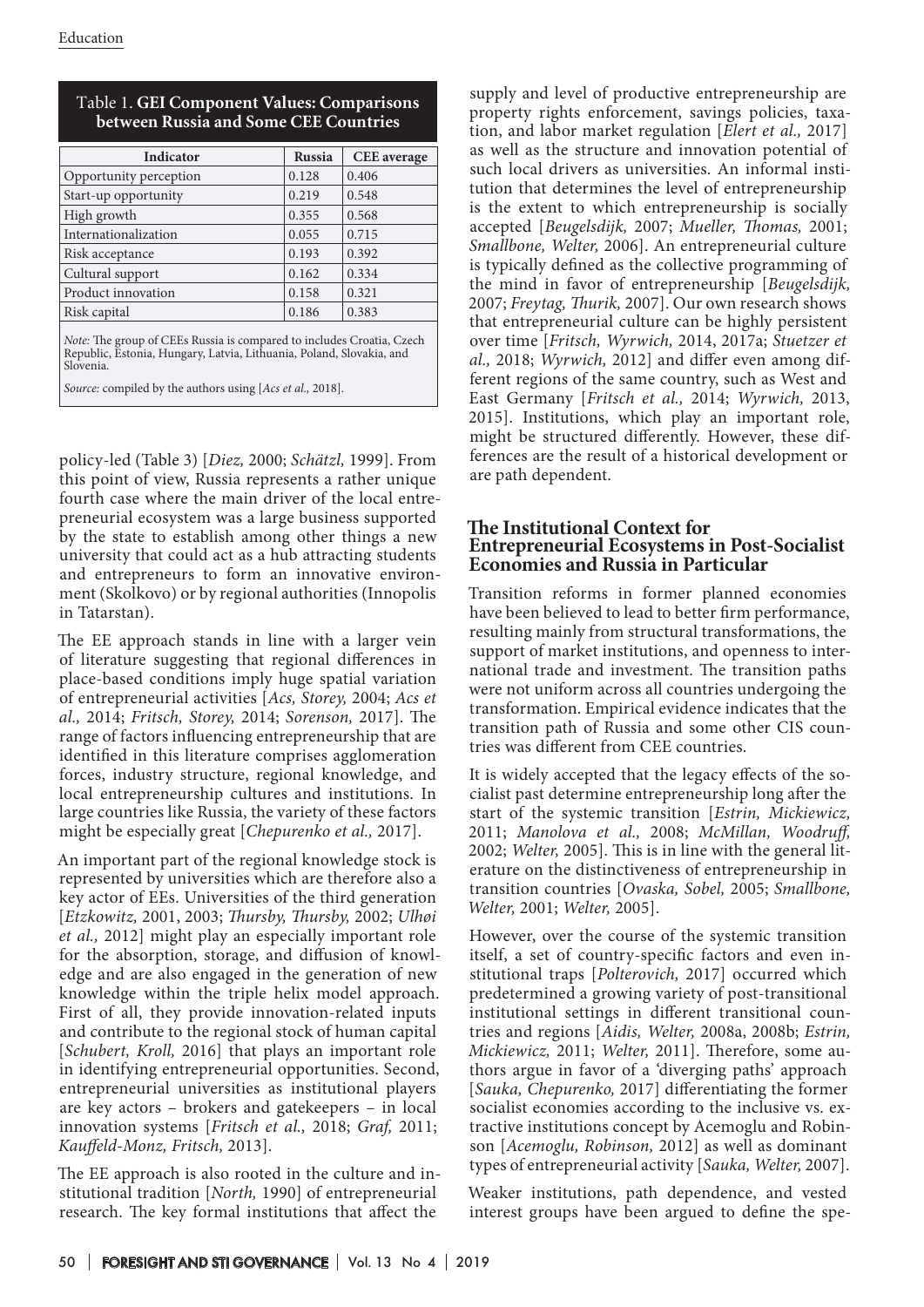| Table 2. Definitions of Entrepreneurial Ecosystem                                                                                                                                                                        |              |  |
|--------------------------------------------------------------------------------------------------------------------------------------------------------------------------------------------------------------------------|--------------|--|
| <b>Definition</b>                                                                                                                                                                                                        | Source       |  |
| Dynamic, institutionally embedded interaction between entrepreneurial attitudes, ability, and aspirations by<br>individuals, which drives the allocation of resources through the creation and operation of new ventures |              |  |
| An interdependent set of actors that is governed in such a way that it enables entrepreneurial action                                                                                                                    | [Stam, 2014] |  |
| Dynamic community of inter-dependent actors (entrepreneurs, supplies, buyer, government, etc.) and system-level<br>institutional, informational and socioeconomic contexts                                               |              |  |
| Source: compiled by the authors using the abovementioned sources.                                                                                                                                                        |              |  |

cific transition trajectory of Russia [*Aidis et al.,* 2008; *Bessonova, Gonchar,* 2015; *Bruton et al.,* 2010; *Gurvich,* 2016]. More specifically, institutional traps [*Polterovich,* 2017] which occurred as a result of the voucher privatization there [*Boycko et al.,* 1995] led to a massive distortion of market signals and manifested itself in an exorbitant proportion of the state-owned enterprises (SOEs), a policy of industrial paternalism (e.g. soft budget constraints and a non-functioning creative destruction mechanism), which implies the unreasonable backing of inefficient industries and companies as well as an inefficient public administration mechanisms, weak property rights protection, the vulnerability of property, and an ongoing struggle for rents as the key institutional constraints [*Gurvich,* 2016]. This resulted in a dominant role of 'predatory entrepreneurs' [*Feige,* 1997] and of 'unproductive entrepreneurship' [*Baumol,* 1990] in the EE. A broad consensus in the literature exists that Russia's current deficiencies in its entrepreneurial activity can be explained by institutional imperfections or obstacles, such as high borrowing costs, red-tape, high levels of corruption, insufficient rule of law, and issues with property rights [*Chepurenko et al.,* 2017; *Volchek et al.,* 2013; *Yukhanaev et al.,* 2015; *Zhuplev, Shtykhno,* 2009].

In recent years, a continuous decline of Russian democratic institutions has been taking place [*Lamberova, Sonin,* 2018] and coincided with an all-encompassing trend of political and economic centralization [*Alexeev, Mamedov,* 2017], which probably also had

an impact upon the emergence of regional EEs in a negative way.

Szerb and Trumbull [*Szerb, Trumbull,* 2018] analyze Russia's EE over the period of 2006-2016 considering both its individual and institutional dimensions and conclude that the country lags significantly behind other transition as well as similar efficiency-driven economies. Informal investment, obsolete technologies, and low levels of internationalization as well as the lack of opportunity perception and startup skills within the population are among the factors still standing in the way of building a successful EE.

Although the literature shows a variety of EE on national, regional, and even global levels, the best studied are regional EEs, most of which are located in developed economies: Silicon Valley, Route 158, Boston, and Stanford clusters in the US, Aalto area near Helsinki, Finland, London Roundabout and the Thames Valley Business hub in Berkshire, England [*Audretsch, Belitski,* 2017], the Malopolskie region in Poland [OECD, 2019], and Skolkovo in Moscow. The favorable EE conditions of the region include a growing number of start-ups in the digital economy, accelerators, and venture capital funds as well as effective knowledge transfer centers (KTCs).

Using Estonian data, Velt et al. [*Velt et al.,* 2018] identify seven key factors impacting the launch of global startups within a successful EE in transition economies: entrepreneurial talent, informal loans, bootstrapping, leadership, knowledge, engagement ser-

| Table 3. Types of Regional Entrepreneurial Networks |                                                                                                                                   |                                                                     |  |
|-----------------------------------------------------|-----------------------------------------------------------------------------------------------------------------------------------|---------------------------------------------------------------------|--|
| Type of network                                     | Description                                                                                                                       | <b>Examples</b>                                                     |  |
| Science-led                                         | Universities or research institutions trigger regional development with a particular focus on knowledge transfer and innovation   | Silicon Valley, Route 128 (US) or<br>Cambridge and Oxford in the UK |  |
| Industry-led                                        | $[{\rm Research\text{-}intensive\;large\; firms\; are\; the\;innovation\; hub, with\;close\; links\; to\; university\; research}$ | Volkswagen automobile cluster in<br>Wolfsburg (Germany)             |  |
| Policy-led                                          | To be observed in regions where policymakers initiated successful<br>science parks                                                | Silicon Glen (Scotland)                                             |  |
| Source: compiled by the authors.                    |                                                                                                                                   |                                                                     |  |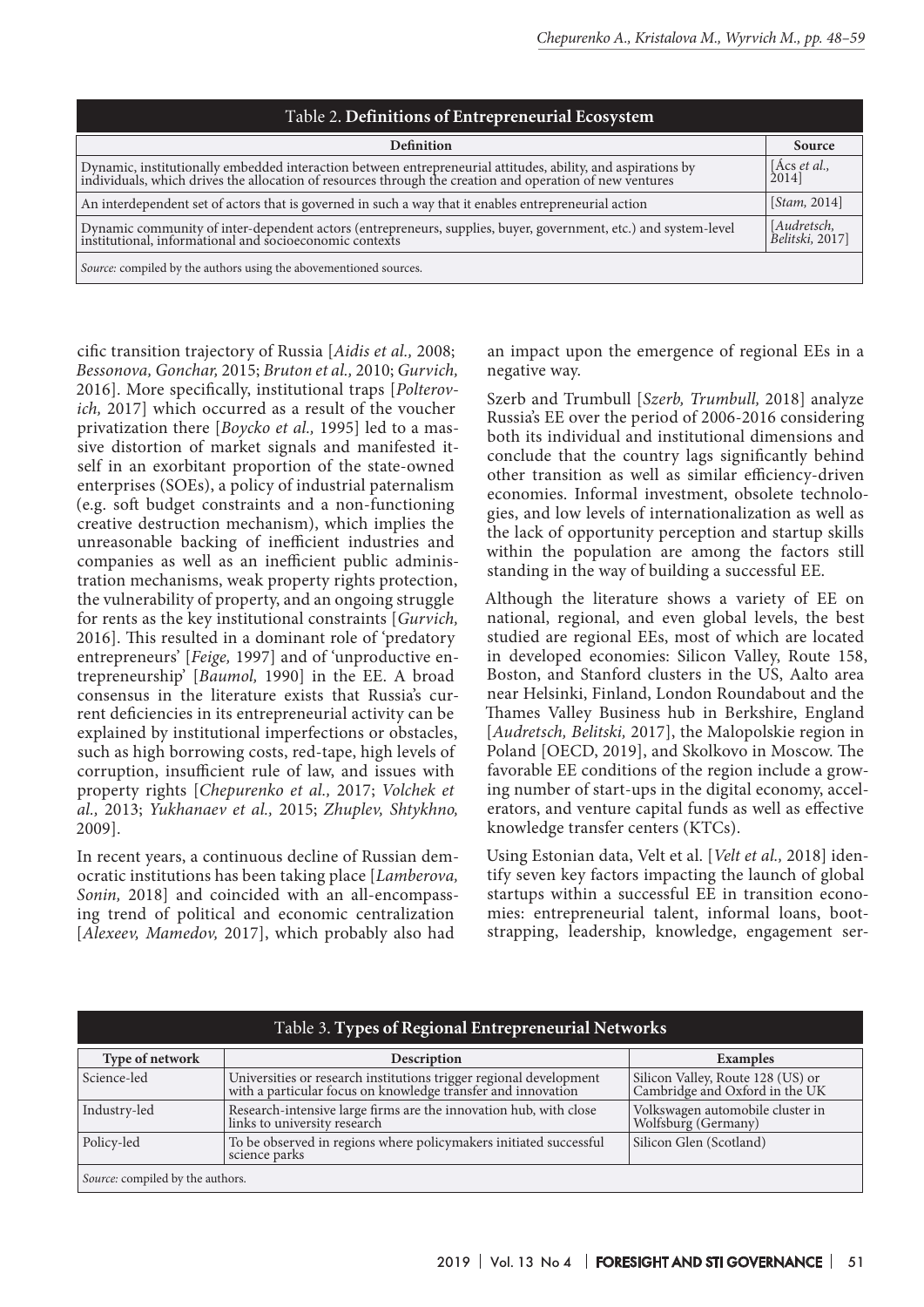vices, and networks. For their growth, worker talent, formal equity (venture capital and angel investors), bootstrapping, professional services and intermediaries play an important role as well.3 Heller [*Heller,* 2013] attempts to evaluate the Russian innovation ecosystem and concludes that while there is some rapid development, for instance in infrastructure, the culture that was formed during the Soviet period remains the major drawback.

The current EE in Russia has shown shortages of coherent reforms of the R&D and innovation systems since the early 1990s [*Gokhberg,* 2004; *Gokhberg, Kuznetsova,* 2011], all of which results in a low level of innovation spillovers from universities. In some recent years, for instance, the Russian government and regional authorities tried to rebuild the regional EEs of Moscow, St. Petersburg, Tomsk, Tatarstan, and some other regions. The first nationwide cluster program was launched in 2012, with support for pilot innovative clusters being the first step [*Kutsenko, Meissner,* 2013]. However, the process of developing and implementing special economic zones (SEZs) and industrial parks in Russia has not delivered the desired results so far [*Sosnovskikh,* 2017].

Other elements in promoting regional EE include the technology parks, business incubators, technology transfer centers, prototyping and design centers, engineering centers, subsidized participation at fairs, and educational support. For instance, in his 2019 message to the Federal Assembly, President Putin announced that 15 scientific and educational centers, which are designed to integrate all levels of education and capabilities of scientific organizations and businesses at the regional level to boost technological development in Russian regions are supposed to be founded in the next three years. Three of these centers are to be launched already in 2019. However, all these attempts are typically top-down, both the role and motivation of industry and universities to participate are still scarcely researched.

Therefore, in the following section we would like to describe the role of the higher education institutions in Russia as prospective core elements of regional EEs and the historically rooted institutional constraints.

# **Russian Universities as Actors in EEs**

A modern strand of an entrepreneurial research defines entrepreneurial universities, around which the EEs evolve, as key elements in promoting regional economic growth [*Fuster et al.,* 2019; *Guerrero et al.,* 2016]. Accompanying this development, spin-off entrepreneurship, patenting, licensing and other activities of knowledge and technology transfer from universities to the private sector have attracted considerable scholarly attention [*Astebro, Bazzazian,* 2011; *Gianiodis et al.,* 2016; *Meissner, Shmatko,* 2017; *Perkmann et al.,* 2013; *Rothaermel et al.,* 2007]. An important part of this literature has sought to explain the institutional differences in technology transfer [*Bijedic et al.,* 2015; *Bruneel et al.,* 2010; *Grimpe, Fier,* 2010; *Leydenm, Link,* 2013]. For example, it has been found that the level of industry funding and the nature of research within the university [*O'Shea et al.,* 2005; *Powers, McDougall,* 2005], the size and quality of the research faculty [*Di Gregorio, Shane,* 2003; *O'Shea et al.,* 2005], and a university's entrepreneurial tradition [*D'Este, Perkmann,* 2011; *Lockett et al.,* 2005; *Shane,* 2004] all are strong predictors of the probability and number of spin-off companies.

Moreover, as it is shown in the literature, a significant share of knowledge flows related to the creation and commercialization of novel ideas occurs in geographically limited areas [*Audretsch,* 2003; *Hassink*, *Wood,* 1998; *Keeble et al.,* 1998]. Our own research in this realm shows that knowledge spillovers within universities, but also into the region, are conducive for entrepreneurship [*Fritsch, Wyrwich,* 2017b; *Goethner, Wyrwich,* 2017]. This finding is in line with the knowledge spillover theory of entrepreneurship (e.g., [*Carlsson et al.,* 2009]). That is knowledge generated within universities and commercialized via the establishment of entrepreneurial firms.

The empirical research on the position of universities and their prominent role [*Korosteleva, Belitski,* 2017] within entrepreneurial ecosystems in transitional economies has been rather scarce so far. Although some CEE regions are already successful in implementing an entrepreneurial university – a few examples include *Entrepreneurship Home®* and *IdeaLab*  at the University of Tartu as well as *Mectory* at the Tallinn University of Technology (both in Estonia) or the *Startup Campus* at the Technological University of Budapest (in Hungary) – a truly working knowledge transfer through entrepreneurial universities seems to be a general bottleneck of EEs there. The patterns of research commercialization in transition economies (Azerbaijan, Belarus and Kazakhstan) are somewhat different from established market economies: the existence of technology transfer offices and other institutions does not correlate with research commercialization, contrary to the direct industrial funding of university research [*Belitski et al.,* 2019]. This might be caused by institutional inertia (traditionally, the higher education structure and objectives in the former USSR were different than in the West) as well by some institutional arrangements which occurred already during the systemic transition.

First of all, it is the scope and quality of research at Russian universities. Since the beginning of the in-

<sup>&</sup>lt;sup>3</sup> See also Trabskaja and Mets in the current issue.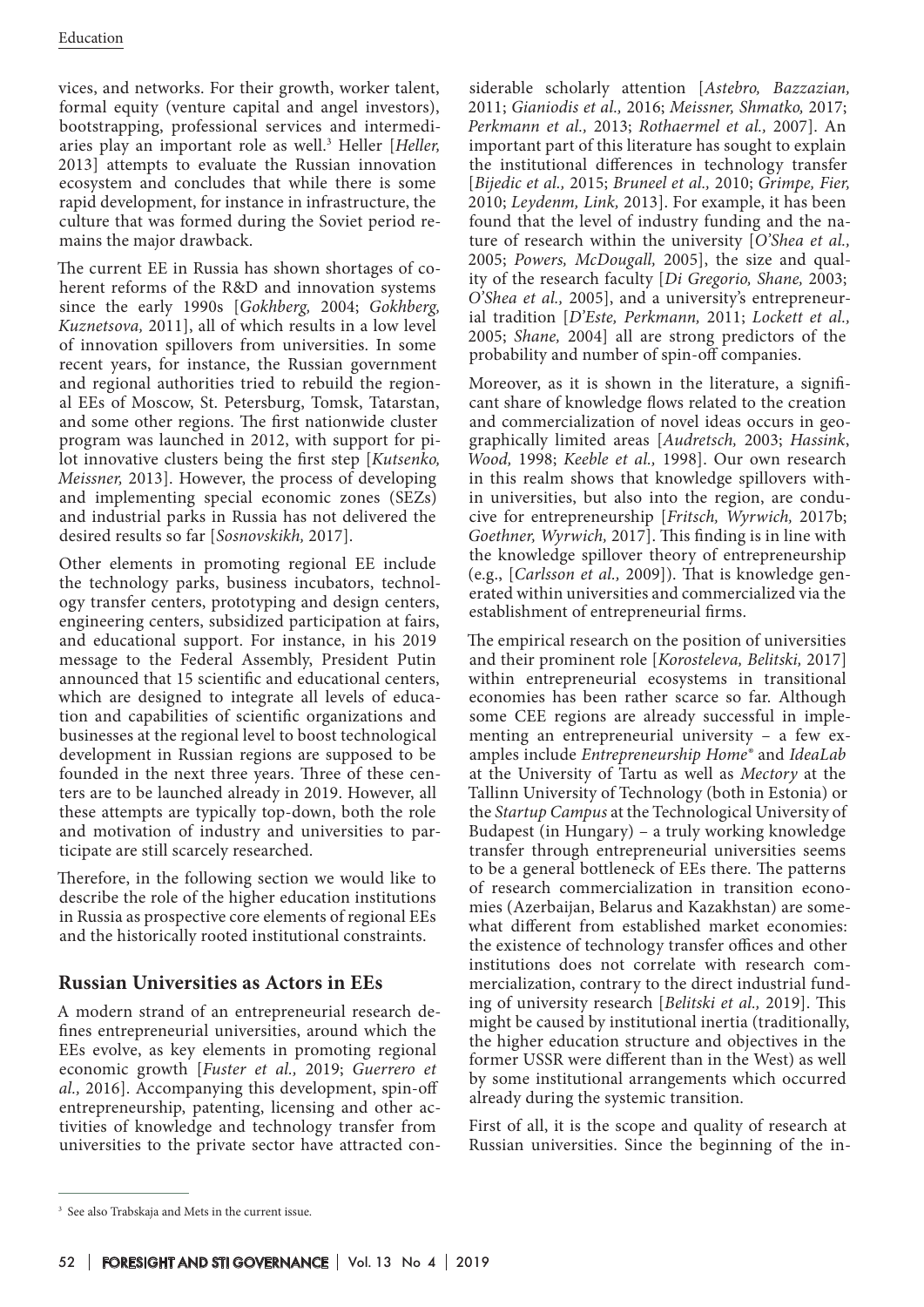dustrialization policy under Stalin, there has been a strong differentiation between higher schools as institutions to enable the mass education of engineers for huge Soviet plants and construction projects, and research institutes of the Academy of Sciences where highly qualified researchers worked. R&D activities at the universities were restricted, an institutional separation of higher education from research persisted over the decades [*Froumin et al.,* 2014; *Smolentseva et al.,* 2018]. Only exceptionally, the oldest centers like St. Petersburg and Moscow State universities obtained a more or less developed research infrastructure. In early 1960s, the newly established Novosibirsk State University joined this small group of researching universities. Besides, there were some technical universities (Bauman higher technical school4 , Moscow Physical-Technical higher school, etc.) where applied research was an obligatory part of education. In recent years, the aforementioned Program 5–100 of the Russian government<sup>5</sup>, partly supported the establishment of research and education clusters of excellence at about 25 universities, but it hardly changed the general situation among the approximately 1,150 other higher schools and universities. Taking into consideration the historical origins and the current context, most of the higher schools are simply not able to become triggers for regional EEs due to a lack of pioneering research units and qualified personal [*Froumin et al.,* 2014; *Gershman et al.,* 2018].

Second, it is the role of the historically overcentralized location of the leading research and education institutions. In the Russian Empire in the beginning of the  $20<sup>th</sup>$  century, there were only 12 universities, three of them on the territory of modern Ukraine, and one each in Estonia, Lithuania, Finland, and Poland. In Russia itself, there were only five universities – in St. Petersburg, Moscow, Kazan, Tomsk, and Saratov. This means that most of Russian regions had no established centers of research and education. Even now, about 30% of all Russian universities are located in the two capitals (approximately 270 in Moscow and another 90 or so in St. Petersburg). The majority of research institutes of the Russian Academy of Sciences and many EE infrastructure units (industrial parks, business incubators, engineering and prototyping centers etc.) are concentrated in Moscow and St Petersburg [*Sivak, Yudkevich,* 2017]. There, the partly overlapping networks of several universities, research institutes, and industrial enterprises form a synergetic effect and, thus, a dense regional EE. Outside of these capital cities, there are only a few 'research cities' (like Kazan, Tomsk, Tyumen, Novosibirsk, and so on.) where first-class universities and

other institutions might form the core of a local EE [*Aldieri et al.,* 2018].

After the collapse of the Soviet Union, universities in Russia were caught in a situation of high uncertainty and a lack of funding. Due to large problems with the higher education system during the 1990-2000s, the research equipment and education infrastructure even at the most advanced Russian universities were often old or outdated. Some of them try to avoid these constraints by focusing on promoting and funding a few centers of excellence, but under the current trend of the general reduction of state funding for education in the country and a lack of private donators who could fill in the financial gap, the innovation potential of most of Russian universities remains rather restricted [*Gokhberg, Kuznetsova,* 2011]. Ever since this transformation process started, fostering research commercialization became one of the priority issues for policymakers and the public authorities. Starting in the mid-2000s, some measures directed at underpinning the role of higher education institutions (HEI) within the EE were implemented in Russia [*Gokhberg,* 2004]. Federal and National Research Universities were established, innovative education programs (IEPs) were launched, and the so-called Program 5–100, which intended the inclusion of at least five Russian universities in international rankings, was launched in 2013. These measures were intended to strengthen the national innovation system [*Gokhberg, Kuznetsova,* 2011] and the position of the universities within EEs.

Third, the corporate culture of Russian universities, partly inherited from the past, partly established during the transition itself [*Yudkevich,* 2014], is another obstacle to impeding the transformation of them into crucial actors in regional EEs. It is known from the literature that to become a driver of the local EE, the university should transform into a third generation or entrepreneurial university [*Astebro, Bazzazian,* 2011; *Clark,* 1998; *Gianiodis et al.,* 2016; *Meissner,* 2018]. Unfortunately, most Russian higher schools and universities do not feel inspired to transform the organizational structure, corporate spirit, personal renewal, and so on. [*Froumin et al.,* 2014].

Finally, important stakeholders of entrepreneurship at universities are students, both in form of an onsite-campus entrepreneurship and in form of an ITstartup activity, which play an important role in the development of regional entrepreneurship ecosystems, but also need to be supported by the latter during the initial stage. The entrepreneurial engagement of students in Russia (and some other CIS countries) is rather high: the proportion of potential entrepre-

<sup>4</sup> Current name is the Bauman Moscow State Technical University (BMSTU).

 $^{\rm 5}$  Program 5-100 is aimed at promoting a small group of universities to place in the top 100 universities in the world in their area of expertise.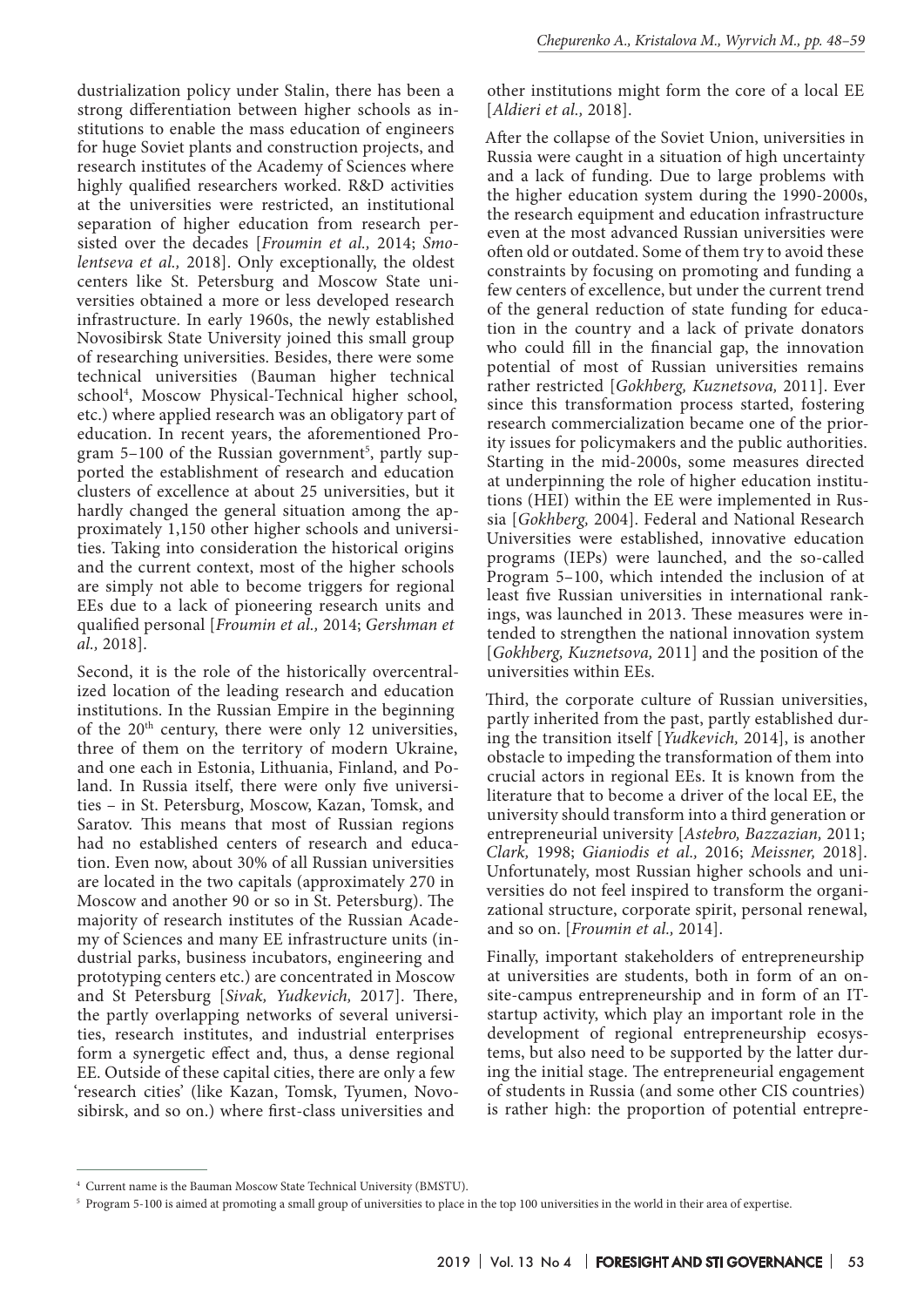neurs (i.e., those who already try to start their own business) among students is 27%, which is 6 percentage points higher than in the international sample, and the share of active entrepreneurs (i.e., those who already manage their own business) is up to 8%. Compared to 2011, the number of potential entrepreneurs among Russian students increased by 5 percentage points [*Bergmann, Golla,* 2016]. These data do not reflect the character of the entrepreneurial activity of students (opportunity vs. necessity driven; innovative or rather on campus business activities etc.) but says much about the entrepreneurial spirit of young prospective entrepreneurs.

However, the engagement of the teaching staff of universities in entrepreneurial activity is very moderate. One of the reasons is the median age of universities' fellows. As a result of the degradation of science and education in early 1990s, younger cohorts left Russian universities and either moved to the commercial sector, public administration, or settled in the West [*Korobkov, Zayonchkovskaya,* 2012], therefore the age structure of a typical Russian university is dominated by older cohorts raised under the Soviet system who are not inclined to commercialize their research outputs.

One of the tools to establish an innovative entrepreneurial community within the universities was the governmental plan to enable educational institutions and their fellows to establish new small innovative ventures according to the Federal Law Nr. 217 adopted in 2009. Innovators received taxation preferences and universities received 33% of companies' stock capital, as well as the right to the intellectual property of start-ups. However, the initial enthusiasm soon declined. To compare, in 2010-2011 in Russia more than 1,300 small innovative enterprises (SIE) were established, in 2012-2013 – only about 1,000, in 2014-2015 slightly more than 350, while in 2016-2018 this figure was also about 350, but within a three-year period.6 There were several typical problems that occurred and showed that the innovative potential of Russian universities to become triggers of regional EEs was very limited. First, it came out that it was an extremely complicated problem to identify the intellectual property as a contribution to share capital of the SIE. Second, universities' fellows were not ready to take responsibility for creating SIEs as founders or act as managers. Third, due to bureaucratic reasons, universities could not provide them rent for free – most of the SIEs would rent rooms outside of the universities. Lastly, the rather few private business angels and venture capitalists were prepared to deal with start-ups led by novice entrepreneurs and supported by inexperienced innovation infrastructure officers of the universities. Thus, the entrepreneurial

enthusiasm of students is not linked with the commercialization of know-how of teaching staff at most Russian universities.

Some additional reasons for this phenomenon are also evident: the primitive structure of the national economy does not support any demand for innovative start-ups, while high risks, weak or absent financial and legal support infrastructure, and a low level of horizontal networking between universities and industry in regional EEs [*Bruneel et al.,* 2010; *D'Este, Perkmann,* 2011] shape additional constraints for academics and students motivated to create a commercial spin-off of their know-how.

# **Conclusions and Implications**

Due to historical reasons and the transition experience, regional EEs in Russia are characterized by a weak institutional frame, the marginal role of innovations, a lack of horizontal cooperation between key stakeholders, and the restricted influence of universities upon regional EEs.

Although Russia has a high level of overall education and students' willingness to become entrepreneurs is rather high, a stronger embeddedness of universities into the EEs is required. To achieve this goal, in recent years the Russian government launched several initiatives to support the emergence of a group of world class universities and to promote entrepreneurship in academia. However, there are two groups of factors which are lowering the ability of higher education institutions to become important actors in regional EEs – first of all, this includes the rigid institutional framework (the low level of pioneering research activities, the weakness of an innovation support infrastructure within and on the periphery of the university, the lack of an entrepreneurial mindset among professors, etc.) and second, the unfavorable macro conditions (the low innovation absorption capability of the economy, the dominance of the state-owned large corporations on the domestic market, insecure property rights, and so on).

To support this positive trend, entrepreneurial research should focus on investigating cases of success of single university-led regional EEs in Russia and other CIS countries – to learn which strategies could be benchmarked and widespread. Moreover, a comparison of Russia with the CEE and other CIS countries would be of particular interest, as any entrepreneurial policy needs to be tailor-made to the specific regional and country-specific conditions. This includes the acceptance of the historical roots of these conditions which are similar in these countries. Thus, further research could, for instance, deal with the his-

<sup>6</sup> For more details see: https://mip.extech.ru/, access date 23.07.2019.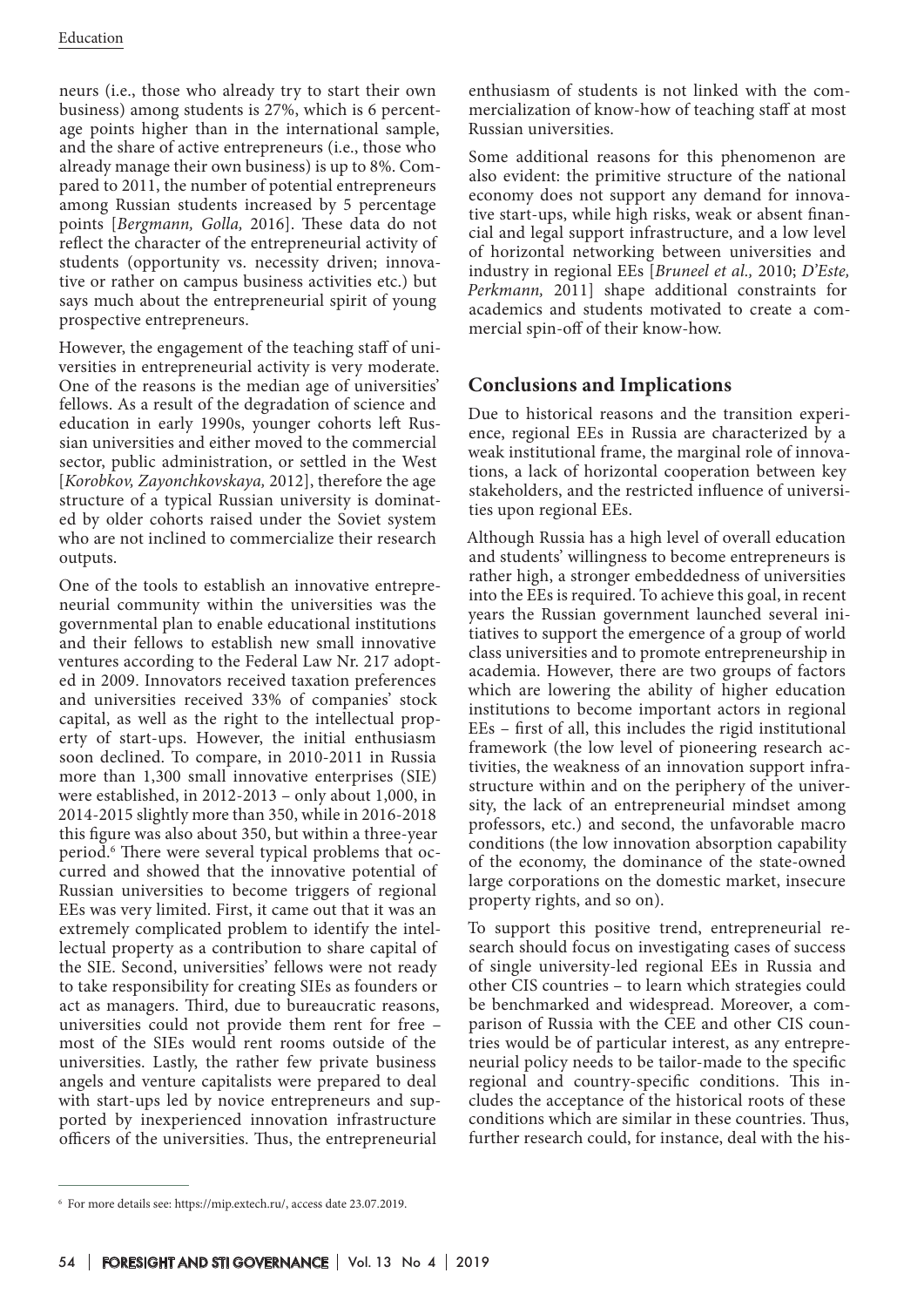torically evolved role of the Russian government with respect to scientific organizations and knowledge transfer [*Gershman et al.,* 2018] to better understand some present-day bottlenecks of Russian regions' EEs.

In order to build a sustainable EE in Russia, the fostering of synergies between the EE actors, among them the university-business collaboration, is needed. The bridging role of alumni and practitioners as business angels and coaches should be supported. For this reason, tax reductions for business angels and private venture funds, including international ones, should

be implemented. This could also strengthen the weak internationalization pillar of Russian EEs.

Another measure could be strengthening entrepreneurial education at universities.7 Further elements of the overall university strategy might be increasing the number of chairs in entrepreneurship, business incubators, and engineering and prototyping centers as well as attracting business representatives who would coach and mentor start-ups and promote entrepreneurial culture to help universities establish an EE from the bottom-up.

#### **References**

- Acemoglu D., Robinson J.A. (2012) *Why nations fail: The origins of power, prosperity, and poverty* (1st ed.), New York: Crown Publishers.
- Acs Z., Storey D. (2004) Introduction: Entrepreneurship and Economic Development. *Regional Studies*, vol. 38, no 8, pp. 871–877. DOI: 10.1080/0034340042000280901.
- Acs Z.J., Autio E., Szerb L. (2014) National Systems of Entrepreneurship: Measurement issues and policy implications. *Research Policy*, vol. 43, no 3, pp. 476–494. DOI: 10.1016/j.respol.2013.08.016.
- Acs Z., Szerb L., Lloyd A. (2018) *Global Entrepreneurship Index 2018*, Washington, D.C.: Global Entrepreneurship and Development Institute (GEDI).
- Aidis R., Estrin S., Mickiewicz T. (2008) Institutions and entrepreneurship development in Russia: A comparative perspective. *Journal of Business Venturing*, vol. 23, no 6, pp. 656–672. DOI: 10.1016/j.jbusvent.2008.01.005.
- Aidis R., Welter F. (2008a) *Innovation and entrepreneurship: Successful start-ups and businesses in emerging economies* (eds. R. Aidis, F. Welter), Cheltenham: Edward Elgar.
- Aidis R., Welter F. (2008b) The cutting edge: Innovation and entrepreneurship in New Europe (eds. R. Aidis, F. Welter), Cheltenham: Edward Elgar.
- Aldieri L., Kotsemir M.N., Vinci C.P. (2018) Knowledge spillover effects: Empirical evidence from Russian regions. *Quality & Quantity*, vol. 52, no 5, pp. 2111–2132. DOI: 10.1007/s11135-017-0624-2.
- Alexeev M., Mamedov A. (2017) Factors determining intra-regional fiscal decentralization in Russia and the US. *Russian Journal of Economics*, vol. 3, no 4, pp. 425–444. DOI: 10.1016/j.ruje.2017.12.007.
- Alvedalen J., Boschma R. (2017) A critical review of entrepreneurial ecosystems research: Towards a future research agenda. *European Planning Studies*, vol. 25, no 6, pp. 887–903. DOI: 10.1080/09654313.2017.1299694.
- Astebro B.T., Bazzazian N. (2011) *Universities, Entrepreneurship and Local Economic Development // Handbook of Research on Entrepreneurship and Regional Development. National and Regional Perspectives* (ed. M. Fritsch), Cheltenham (UK), Northampton, MA: Edward Elgar Pub.
- Audretsch D.B. (2003) Innovation and Spatial Externalities. *International Regional Science Review*, vol. 26, no 2, pp. 167–174. DOI: 10.1177/0160017602250973.
- Audretsch D.B., Belitski M. (2017) Entrepreneurial ecosystems in cities: Establishing the framework conditions. *Journal of Technology Transfer*, vol. 42, no 5, pp. 1030–1051. DOI: 10.1007/s10961-016-9473-8.
- Baumol W.J. (1990) Entrepreneurship: Productive, Unproductive, and Destructive. *Journal of Political Economy*, vol. 98, no 5, pp. 893–921.
- Belitski M., Aginskaja A., Marozau R. (2019) Commercializing university research in transition economies: Technology transfer offices or direct industrial funding? *Research Policy,* vol. 48, no 3, pp. 601–615. DOI: 10.1016/j.respol.2018.10.011.
- Bergmann H., Golla S. (2016) *Unternehmertum an Hochschulen in Deutschland: Ergebnisse des Global University Entrepreneurial Spirit Students' Survey (GUESSS) 2016*, St. Gallen: Universitat St. Gallen, Hochschule Fulda. Available at: http://www. guesssurvey.org/resources/nat\_2016/GUESSS-Bericht-Deutschland-2016\_30Sept2016.pdf, accessed 23.04.2019.
- Bessonova E., Gonchar K. (2015) Bypassing weak institutions in a large late-comer economy*. Journal of Institutional Economics*, vol. 11, no 4, pp. 847–874.
- Beugelsdijk S. (2007) Entrepreneurial culture, regional innovativeness and economic growth. *Journal of Evolutionary Economics*, vol. 17, no 2, pp. 187–210. DOI: 10.1007/s00191-006-0048-y.
- Bijedic T., Maass F., Schröder C., Werner A. (2015) Der Einfluss institutioneller Rahmenbedingungen auf die Gründungsneigung von Wissenschaftlern an deutschen Hochschulen. *IfM-Materialien*, vol. 233. Bonn: Institut für Mittelstandsforschung.

<sup>7</sup> See the paper by Zobnina et al. in this issue.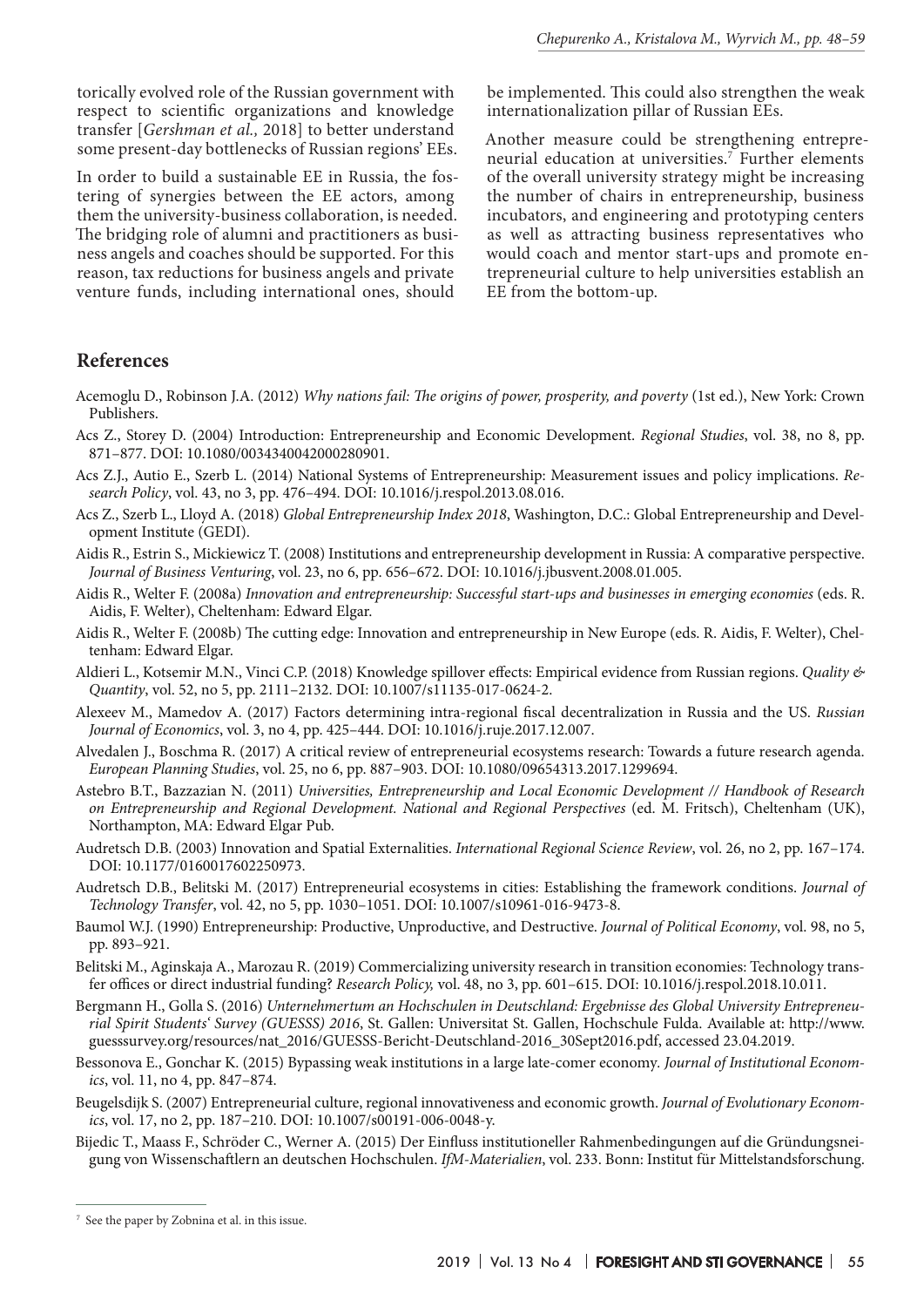Boycko M., Shleifer A., Vishny R. (1995) *Privatizing Russia*, Cambridge, MA., London: MIT Press.

- Bruneel J., D'Este P., Salter A. (2010) Investigating the factors that diminish the barriers to university–industry collaboration. *Research Policy*, vol. 39, no 7, pp. 858–868. DOI: 10.1016/j.respol.2010.03.006.
- Bruton G.D., Ahlstrom D., Li H.-L. (2010) Institutional Theory and Entrepreneurship: Where Are We Now and Where Do We Need to Move in the Future? *Entrepreneurship Theory and Practice*, vol. 34, no 3, pp. 421–440. DOI: 10.1111/j.1540- 6520.2010.00390.x.
- Carlsson B., Acs Z.J., Audretsch D.B., Braunerhjelm P. (2009) Knowledge creation, entrepreneurship, and economic growth: A historical review. *Industrial and Corporate Change*, vol. 18, no 6, pp. 1193–1229. DOI: 10.1093/icc/dtp043.
- Cavallo A., Ghezzi A., Balocco R. (2018) Entrepreneurial ecosystem research: Present debates and future directions. *International Entrepreneurship and Management Journal*, vol. 43, no 3, pp. 476–507. DOI: 10.1007/s11365-018-0526-3.
- Chepurenko A., Popovskaya E., Obraztsova O. (2017) Cross-regional Variations in the Motivation of Early-Stage Entrepreneurial Activity in Russia: Determining Factors. *Entrepreneurship in transition economies. Diversity, trends, and perspectives* (eds. A. Sauka, A. Chepurenko), vol. 23, Heidelberg, Dordrecht, London, New York: Springer, pp. 315–342.
- Clark B.R. (1998) The entrepreneurial university: Demand and response. *Tertiary Education and Management*, vol. 4, no 1, pp. 5–16. DOI: 10.1080/13583883.1998.9966941.
- D'Este P., Perkmann M. (2011) Why do academics engage with industry? The entrepreneurial university and individual motivations. *Journal of Technology Transfer*, vol. 36, no 3, pp. 316–339. DOI: 10.1007/s10961-010-9153-z.
- Di Gregorio D., Shane S. (2003) Why do some universities generate more start-ups than others? *Research Policy,* vol. 32, no 2, pp. 209–227. DOI: 10.1016/S0048-7333(02)00097-5.
- Diez J.R. (2000) The Importance of Public Research Institutes in Innovative Networks Empirical Results from the Metropolitan Innovation Systems. Barcelona, Stockholm and Vienna. *European Planning Studies*, vol. 8, no 4, pp. 451–463. DOI: 10.1080/713666418.
- Elert N., Henrekson M., Stenkula M. (2017) *Institutional Reform for Innovation and Entrepreneurship: An Agenda for Europe*, Stockholm: Research Institute of Industrial Economics.
- Estrin S., Mickiewicz T. (2011) Entrepreneurship in Transition Economies: The Role of Institutions and Generational Change. *The Dynamics of Entrepreneurship. Evidence from the Global Entrepreneurship Monitor Data* (ed. M. Minniti), Oxford: Oxford University Press, pp. 181–208.
- Etzkowitz H. (2001) The Second Academic Revolution and the Rise of Entrepreneurial Science. *IEEE Technology and Society Magazine*, vol. 20, no 2, pp. 18–29. DOI: 10.1109/44.948843.
- Etzkowitz H. (2003) Research groups as 'quasi-firms': The invention of the entrepreneurial university. *Research Policy*, vol. 32, no 1, pp. 109–121. DOI: 10.1016/S0048-7333(02)00009-4.
- Feige E.L. (1997) Underground Activity and Institutional Change: Productive, Protective and Predatory Behavior in Transition Economies. *Transforming Post-Communist Political Economies* (eds. J.M. Nelson, C. Tilly, L. Walker), Washington, D.C.: National Academy Press, pp. 21–35.
- Freytag A., Thurik R. (2007) Entrepreneurship and its determinants in a cross-country setting. *Journal of Evolutionary Economics,* vol. 17, no 2, pp. 117–131. DOI: 10.1007/s00191-006-0044-2.
- Fritsch M., Bublitz E., Sorgner A., Wyrwich M. (2014) How much of a socialist legacy? The re-emergence of entrepreneurship in the East German transformation to a market economy. *Small Business Economics*, vol. 43, no 2, pp. 427–446. DOI: 10.1007/s11187-014-9544-x.
- Fritsch M., Storey D.J. (2014) Entrepreneurship in a Regional Context: Historical Roots, Recent Developments and Future Challenges. *Regional Studies*, vol. 48, no 6, pp. 939–954. DOI: 10.1080/00343404.2014.892574.
- Fritsch M., Titze M., Piontek M. (2018) *Knowledge interactions in regional innovation networks: Comparing data sources* (Jena Economic Research Paper 2018-003), Jena: Friedrich-Schiller-University Jena. Available at: http://hdl.handle. net/10419/174380, accessed 13.03.2019.
- Fritsch M., Wyrwich M. (2014) The Long Persistence of Regional Levels of Entrepreneurship: Germany, 1925–2005. *Regional Studies*, vol. 48, no 6, pp. 955–973. DOI: 10.1080/00343404.2013.816414.
- Fritsch M., Wyrwich M. (2017a) The effect of entrepreneurship on economic development An empirical analysis using regional entrepreneurship culture. *Journal of Economic Geography*, vol. 17, no 1, pp. 157–189. DOI: 10.1093/jeg/lbv049.
- Fritsch M., Wyrwich M. (2017b) Persistence of Regional Entrepreneurship: Causes, Effects, and Directions for Future Research. *International Review of Entrepreneurship*, vol. 15, no 4, pp. 395–416.
- Froumin I., Kouzminov Y., Semyonov D. (2014) Institutional diversity in Russian higher education: Revolutions and evolution. *European Journal of Higher Education*, vol. 4, no 3, pp. 209–234. DOI: 10.1080/21568235.2014.916532.
- Fuster E., Padilla-Meléndez A., Lockett N., del-Águila-Obra A.R. (2019) The emerging role of university spin-off companies in developing regional entrepreneurial university ecosystems: The case of Andalusia. *Technological Forecasting and Social Change*, vol. 141, pp. 219–231. DOI: 10.1016/j.techfore.2018.10.020.
- Gershman M., Gokhberg L., Kuznetsova T., Roud V. (2018) Bridging S&T and innovation in Russia: A historical perspective. *Technological Forecasting and Social Change*, vol. 133, pp. 132–140. DOI: 10.1016/j.techfore.2018.03.014.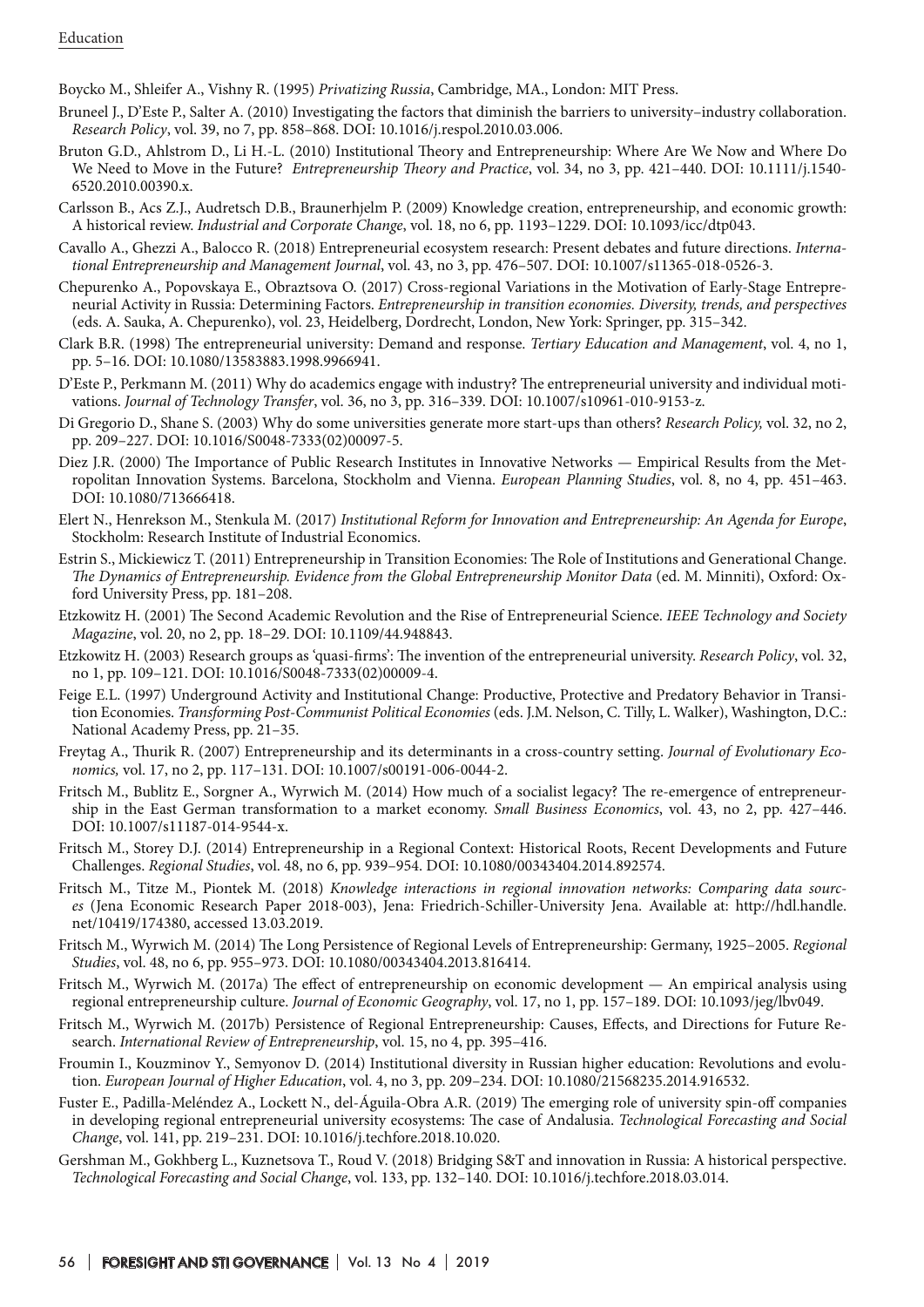- Ghio N., Guerini M., Rossi-Lamastra C. (2019) The creation of high-tech ventures in entrepreneurial ecosystems: exploring the interactions among university knowledge, cooperative banks, and individual attitudes. *Small Business Economics*, vol. 52, no 2, pp. 523–543. DOI: 10.1007/s11187-017-9958-3.
- Gianiodis P.T., Markman G.D., Panagopoulos A. (2016) Entrepreneurial universities and overt opportunism. *Small Business Economics*, vol. 47, no 3, pp. 609–631. DOI: 10.1007/s11187-016-9753-6.
- Goethner M., Wyrwich M. (2017) *Cross-faculty proximity and academic entrepreneurship: The role of business schools* (Jena Economic Research Paper 2017-017), Jena: Friedrich-Schiller-University Jena. Режим доступа: http://hdl.handle. net/10419/174377, дата обращения 13.03.2019.
- Gokhberg L. (2004) Russia's National Innovation System and the "New Economy". *Problems of Economic Transition*, vol. 46, no 9, pp. 8–34. DOI: 10.1080/10611991.2004.11049870.
- Gokhberg L., Kuznetsova T. (2011) S&T and Innovation in Russia: Key Challenges of the Post-Crisis Period. *Journal of East-West Business*, vol. 17, no 2–3, pp. 73–89. DOI: 10.1080/10669868.2011.634769.
- Graf H. (2011) Gatekeepers in regional networks of innovators. *Cambridge Journal of Economics*, vol. 35, no 1, pp. 173–198.
- Grimpe C., Fier H. (2010) Informal university technology transfer: A comparison between the United States and Germany. *Journal of Technology Transfer*, vol. 35, no 6, pp. 637–650. DOI: 10.1007/s10961-009-9140-4.
- Guerrero M., Urbano D., Fayolle A., Klofsten M., Mian S. (2016) Entrepreneurial universities: Emerging models in the new social and economic landscape. *Small Business Economics*, vol. 47, no 3, pp. 551–563. DOI: 10.1007/s11187-016-9755-4.
- Gurvich E. (2016) Institutional constraints and economic development. *Russian Journal of Economics*, vol. 2, no 4, pp. 349– 374. DOI: 10.1016/j.ruje.2016.11.002.
- Hassink R., Wood M. (1998) Geographic 'clustering' in the German opto electronics industry. *Entrepreneurship & Regional Development*, vol. 10, no 4, pp. 277–296. DOI: 10.1080/08985629800000016.
- Heller R. (2013) The Russian Innovation Ecosystem 2013. *International Journal of Innovation Science*, vol. 5, no 2, pp. 119–130. DOI: 10.1260/1757-2223.5.2.119.
- Hewitt-Dundas N. (2013) The role of proximity in university-business cooperation for innovation. *Journal of Technology Transfer*, vol. 38, no 2, pp. 93–115. DOI: 10.1007/s10961-011-9229-4.
- Kauffeld-Monz M., Fritsch M. (2013) Who Are the Knowledge Brokers in Regional Systems of Innovation? A Multi-Actor Network Analysis. *Regional Studies*, vol. 47, no 5, pp. 669–685. DOI: 10.1080/00343401003713365.
- Keeble D., Lawson C., Smith H.L., Moore B., Wilkinson F. (1998) Internationalisation Processes, Networking and Local Embeddedness in Technology-Intensive Small Firms. *Small Business Economics,* vol. 11, no 4, pp. 327–342. DOI: 10.1023/A:1007942612220.
- Korobkov A., Zayonchkovskaya Z.A. (2012) Russian brain drain: Myths v. reality. *Communist and Post-Communist Studies*, vol. 45, no 3–4, pp. 327–341.
- Korosteleva J., Belitski M. (2017) Entrepreneurial dynamics and higher education institutions in the post-Communist world. *Regional Studies*, vol. 51, no 3, pp. 439–453. DOI: 10.1080/00343404.2015.1103370.
- Kutsenko E., Meissner D. (2013) *Key Features of the First Phase of the National Cluster Program in Russia* (HSE Working Paper WP BRP 11/STI/2013), Moscow: HSE. Available at: http://www.clusterobservatory.eu/eco/uploaded/pdf/1366786413378. pdf, accessed 15.02.2019.
- Lamberova N., Sonin K. (2018) Economic transition and the rise of alternative institutions. *Economics of Transition*, vol. 26, no 4, pp. 615–648. DOI: 10.1111/ecot.12167.
- Leyden D.P., Link A.N. (2013) Knowledge spillovers, collective entrepreneurship, and economic growth: The role of universities. *Small Business Economics*, vol. 41, no 4, pp. 797–817. DOI: 10.1007/s11187-013-9507-7.
- Lockett A., Siegel D., Wright M., Ensley M.D. (2005) The creation of spin-off firms at public research institutions: Managerial and policy implications. *Research Policy*, vol. 34, no 7, pp. 981–993.
- Manolova T.S., Eunni R.V., Gyoshev B.S. (2008) Institutional Environments for Entrepreneurship: Evidence from Emerging Economies in Eastern Europe. *Entrepreneurship Theory and Practice*, vol. 32, no 1, pp. 203–218. DOI: 10.1111/j.1540- 6520.2007.00222.x.
- McMillan J., Woodruff C. (2002) The Central Role of Entrepreneurs in Transition Economies. *Journal of Economic Perspectives*, vol. 16, no 3, pp. 153–170. DOI: 10.1257/089533002760278767.
- Meissner D. (2018) Entrepreneurial Universities: Towards a Revised Paradigm // Innovation and the Entrepreneurial University (eds. D. Meissner, E. Erdil, J. Chataway), Heildelberg, Dordrecht, London, New York: Springer, pp. 37–55.
- Meissner D., Shmatko N. (2017) "Keep open": The potential of gatekeepers for the aligning universities to the new Knowledge Triangle. *Technological Forecasting and Social Change*, vol. 123, pp. 191–198. DOI: 10.1016/j.techfore.2016.03.012.
- Mueller S.L., Thomas A.S. (2001) Culture and entrepreneurial potential. *Journal of Business Venturing*, vol. 16, no 1, pp. 51–75. DOI: 10.1016/S0883-9026(99)00039-7.
- North D.C. (1990) *Institutions, Institutional Change and Economic Performance*, Cambridge: Cambridge University Press.
- OECD (2019) Local entrepreneurship ecosystems and emerging industries: Case study of Malopolskie, Poland (LEED Working Paper 03), Paris: OECD. Available at: https://www.oecd-ilibrary.org/industry-and-services/local-entrepreneurship-ecosystems-and-emerging-industries-case-study-of-malopolskie-poland\_d99ba985-en, accessed 16.05.2019.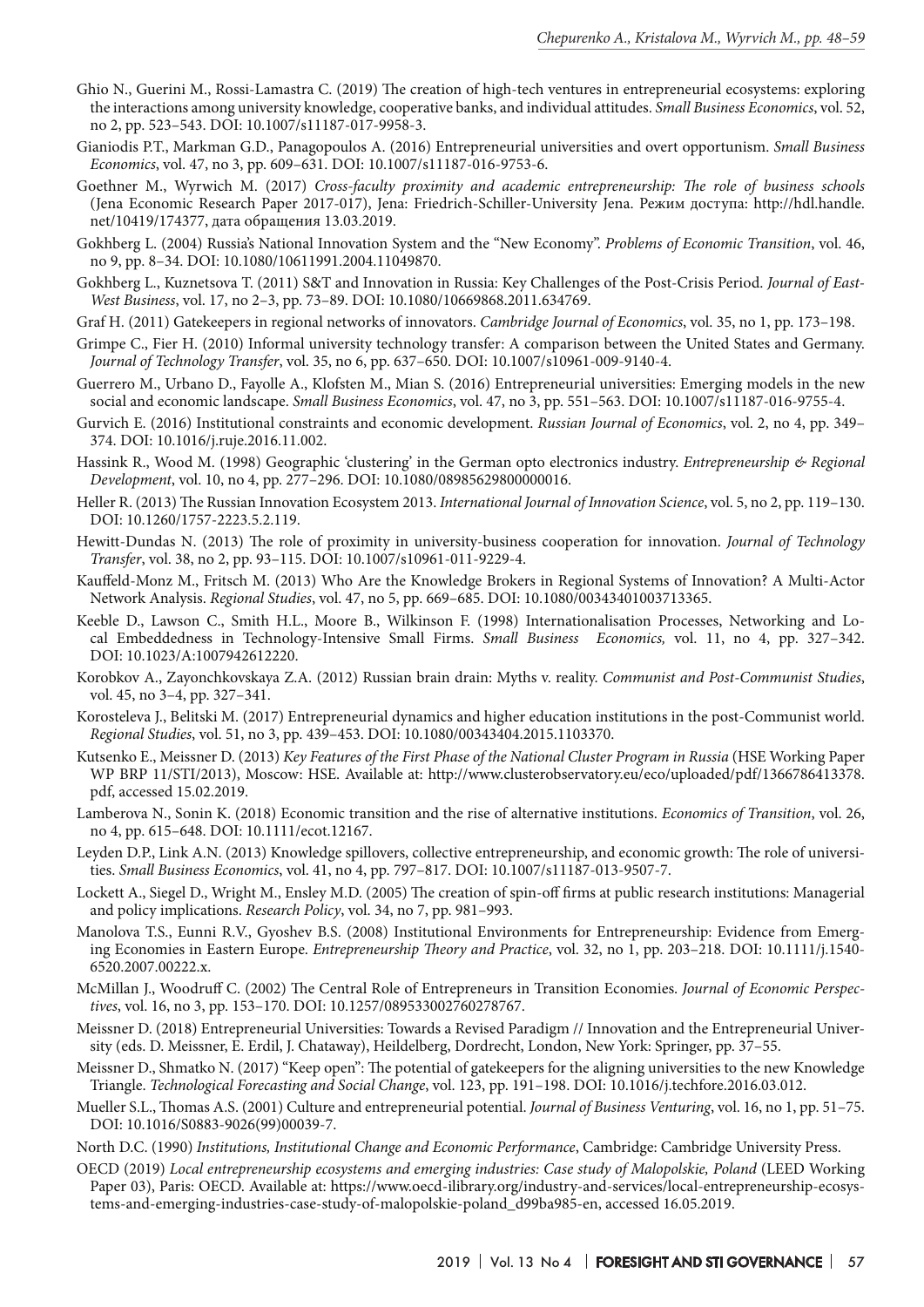- O'Shea R.P., Allen T.J., Chevalier A., Roche F. (2005) Entrepreneurial orientation, technology transfer and spinoff performance of U.S. universities. *Research Policy*, vol. 34, no 7, pp. 994–1009.
- Ovaska T., Sobel R. (2005) Entrepreneurship in Post-Socialist Economies. *Journal of Private Enterprise*, vol. 21, issue Fall, pp. 8–28.
- Perkmann M., Tartari V., McKelvey M., Autio E., Broström A., D'Este P., Fini R., Geuna A., Grimaldi R., Hughes A., Krabel S., Kitson M., Llerena P., Lissoni F., Salter A., Sobrero M. (2013) Academic engagement and commercialisation: A review of the literature on university–industry relations. *Research Policy*, vol. 42, no 2, pp. 423–442. DOI: 10.1016/j.respol.2012.09.007.
- Polterovich V. (2017) Institutional Trap*. The New Palgrave Dictionary of Economics* (eds. L.E. Blume, S.N. Durlauf), London: Palgrave Macmillan, pp. 1–7. Available at: https://www.researchgate.net/publication/311907319\_Institutional\_Trap, accessed 12.04.2019.
- Powers J.B., McDougall P.P. (2005) University start-up formation and technology licensing with firms that go public: A resource-based view of academic entrepreneurship. *Journal of Business Venturing,* vol. 20, no 3, pp. 291–311.
- Rothaermel F.T., Agung S.D., Jiang L. (2007) University entrepreneurship: A taxonomy of the literature. *Industrial and Corporate Change,* vol. 16, no 4, pp. 691–791. DOI: 10.1093/icc/dtm023.
- Roundy P.T. (2017) Hybrid organizations and the logics of entrepreneurial ecosystems. *International Entrepreneurship and Management Journal*, vol. 13, no 4, pp. 1221–1237. DOI: 10.1007/s11365-017-0452-9.
- Roundy P.T., Fayard D. (2019) Dynamic Capabilities and Entrepreneurial Ecosystems: The Micro-Foundations of Regional Entrepreneurship. *The Journal of Entrepreneurship*, vol. 28, no 1, pp. 94–120. DOI: 10.1177/0971355718810296.
- Sauka A., Chepurenko A.Yu. (eds.) (2017) *Entrepreneurship in transition economies: Diversity, trends, and perspectives*, Heidelberg, Dordrecht, London, New York: Springer.
- Sauka A., Welter F. (2007) Productive, unproductive and destructive entrepreneurship in an advanced transition setting: The example of Latvian small enterprises. *Empirical entrepreneurship in Europe. New perspectives* (eds. M.J. Dowling, J. Schmude), Cheltenham: Edward Elgar, pp. 87–105.
- Schätzl L. (1999) Regionen: Kompetenzzentren und Globalisierung. *Vision und Verantwortung. Herausforderungen an der Schwelle zum neuen Jahrtausend* (eds. H. Hesse, B. Rebe), Hildesheim: Olms, pp. 97–107.
- Schubert T., Kroll H. (2016) Universities' effects on regional GDP and unemployment: The case of Germany. *Papers in Regional Science*, vol. 95, no 3, pp. 467–489. DOI: 10.1111/pirs.12150.
- Shane S. (2004) *Academic entrepreneurship: University spinoffs and wealth creation*, Cheltenham: Edward Elgar.
- Sivak E., Yudkevich M.M. (2017) The academic profession in Russia's two capitals: The impact of 20 years of transition. *European Educational Research Journal*, vol. 16, no 5, pp. 626–644.
- Smallbone D., Welter F. (2001) The Distinctiveness of Entrepreneurship in Transition Economies. *Small Business Economics*, vol. 16, no 4, pp. 249–262. DOI: 10.1023/A:1011159216578.
- Smallbone D., Welter F. (2006) Conceptualising entrepreneurship in a transition context. *International Journal of Entrepreneurship and Small Business*, vol. 3, no 2, pp. 190–206. DOI: 10.1504/IJESB.2006.008928.
- Smolentseva A., Huisman J., Froumin I. (2018) Transformation of Higher Education Institutional Landscape in Post-Soviet Countries: From Soviet Model to Where? *25 Years of Transformations of Higher Education Systems in Post-Soviet Countries. Reform and Continuity* (eds. J. Huisman, A. Smolentseva, I. Froumin), Basingstoke: Palgrave Macmillan, pp. 1–43.
- Sorenson O. (2017) Regional ecologies of entrepreneurship. *Journal of Economic Geography,* vol. 17, no 5, pp. 959–974. DOI: 10.1093/jeg/lbx031.
- Sosnovskikh S. (2017) Industrial clusters in Russia: The development of special economic zones and industrial parks. *Russian Journal of Economics,* vol. 3, no 2, pp. 174–199. DOI 10.1016/j.ruje.2017.06.004.
- Spigel B. (2017) The Relational Organization of Entrepreneurial Ecosystems. *Entrepreneurship Theory and Practice*, vol. 41, no 1, pp. 49–72. DOI: 10.1111/etap.12167.
- Stam E. (2014) The Dutch Entrepreneurial Ecosystem. *SSRN Electronic Journal.* Available at: https://papers.ssrn.com/sol3/ papers.cfm?abstract\_id=2473475, accessed 15.06.2019.
- Stam E. (2015) Entrepreneurial Ecosystems and Regional Policy: A Sympathetic Critique. *European Planning Studies*, vol. 23, no 9, pp. 1759–1769. DOI: 10.1080/09654313.2015.1061484.
- Stuetzer M., Audretsch D.B., Obschonka M., Gosling S.D., Rentfrow P.J., Potter J. (2018) Entrepreneurship culture, knowledge spillovers and the growth of regions. *Regional Studies*, vol. 52, no 5, pp. 608–618. DOI: 10.1080/00343404.2017.1294251.
- Szerb L., Trumbull W.N. (2018) Entrepreneurship development in Russia: Is Russia a normal country? An empirical analysis. *Journal of Small Business and Enterprise Development*, vol. 25, no 6, pp. 902–929. DOI: 10.1108/JSBED-01-2018-0033.
- Thursby J.G., Thursby M.C. (2002) Who Is Selling the Ivory Tower? Sources of Growth in University Licensing. *Management Science*, vol. 48, no 1, pp. 90–104. DOI: 10.1287/mnsc.48.1.90.14271.
- Ulhøi J., Neergaard H., Bjerregaard T. (2012) Beyond Unidirectional Knowledge Transfer. *International Journal of Entrepreneurship and Innovation*, vol. 13, no 4, pp. 287–299. DOI: 10.5367/ijei.2012.0093.
- Velt H., Torkkeli L., Saarenketo S. (2018) The entrepreneurial ecosystem and born globals: The Estonian context. *Journal of Enterprising Communities*, vol. 12, no 2, pp. 117–138. DOI: 10.1108/JEC-08-2017-0056.